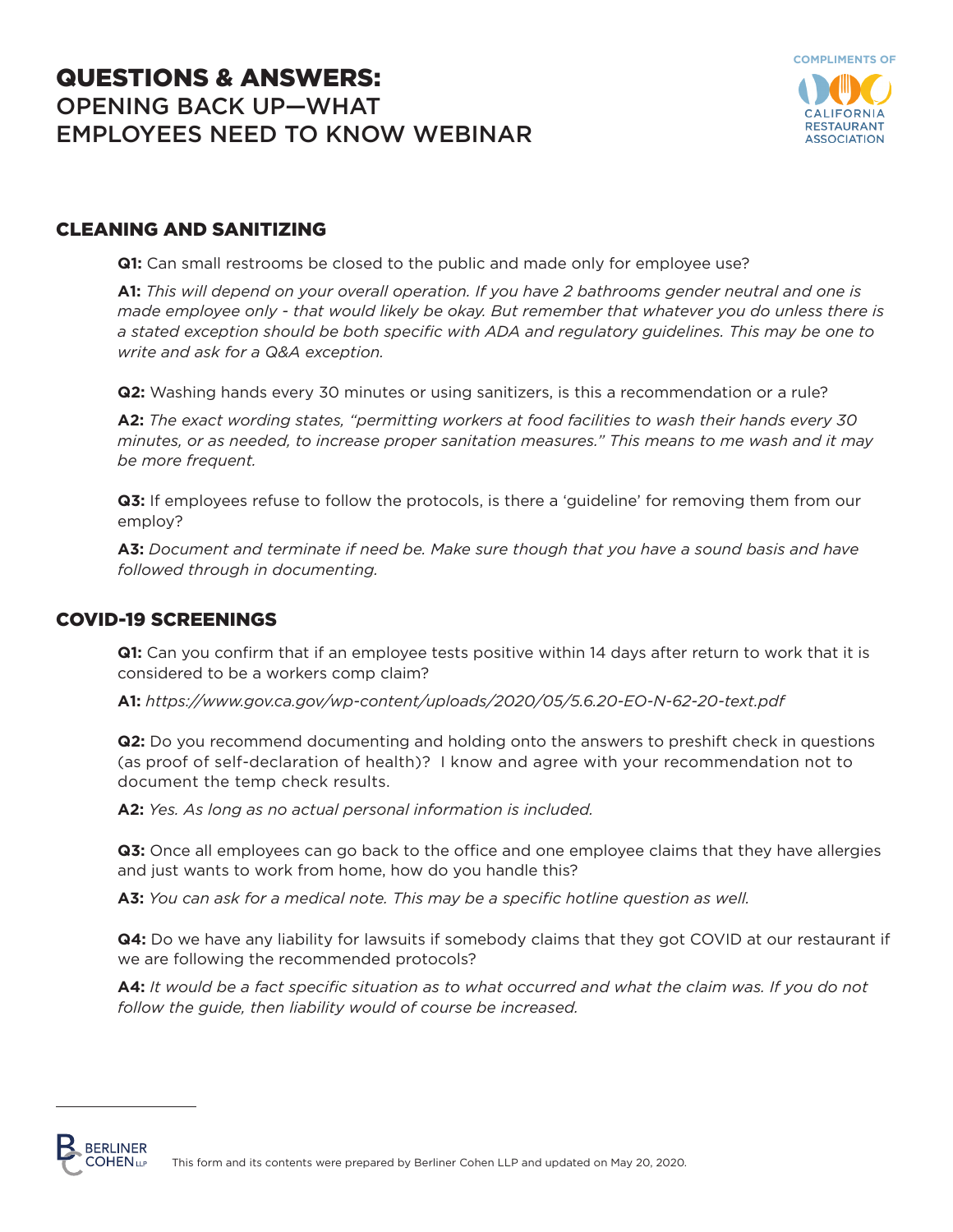

# HOW TO GET INVOLVED

**Q1:** Can CRA make a document for us all to send to our California State representatives that says no COVID-19 related lawsuits allowed. Any person who has an issue should go to a Govt. entity and they can resolve?

**A1:** *Please get involved at: www.calrest.org/action-center* 

# POSTINGS

**Q1:** Can CRA provide these signs for employers?

**A1:** *Answered live in the webinar. View recording for details.* 

## PPE

**Q1:** In the new CAPH guidance for dine-in restaurants, it states, "Dishwashers should use equipment to protect the eyes, nose, and mouth from contaminant splash using a combination of face coverings, protective glasses, and /or face shields." Is this guidance directed toward dine-in only restaurants, or does it also include quick-service operation restaurants?

**A1:** *There is similar guidance in the earlier guides for food handlers. Therefore, the best practice would be to apply it universally. Since the guide is new - there will be clarification in the coming days.* 

**Q2:** Can clear face shields be used instead of masks? I have seen them being used at the post office.

**A2:** *The only part of the guide that references face shield is for dishwashers – so I would say no. https://covid19.ca.gov/pdf/guidance-dine-in-restaurants.pdf*

**Q3:** Are employers required to supply the masks?

**A3:** *As of right now, no. Best practice would be to provide to avoid claims of unsafe work environment.* 

#### **PPP**

**Q1:** We are nervous to spend the PPP because we would have no cushion in our account after the 8 weeks. It doesn't sound like restaurants will be opening to normal capacity any time soon. Do you recommend at all just saving the money for use as a loan?

**A1:** *The Final Interim Rule provides that you can't take the loan for an improper purpose, and when the loan was granted each borrower certified it was for the intended purpose of payroll. So, there is a risk that if a borrower sits on the money that they will be deemed to have violated the conditions.* 

**Q2:** Are there any efforts in the extension of possible repayment of the PPP for restaurants?

**A2:** *Yes and no. There has been a proposal - but there is no rule as of yet.* 

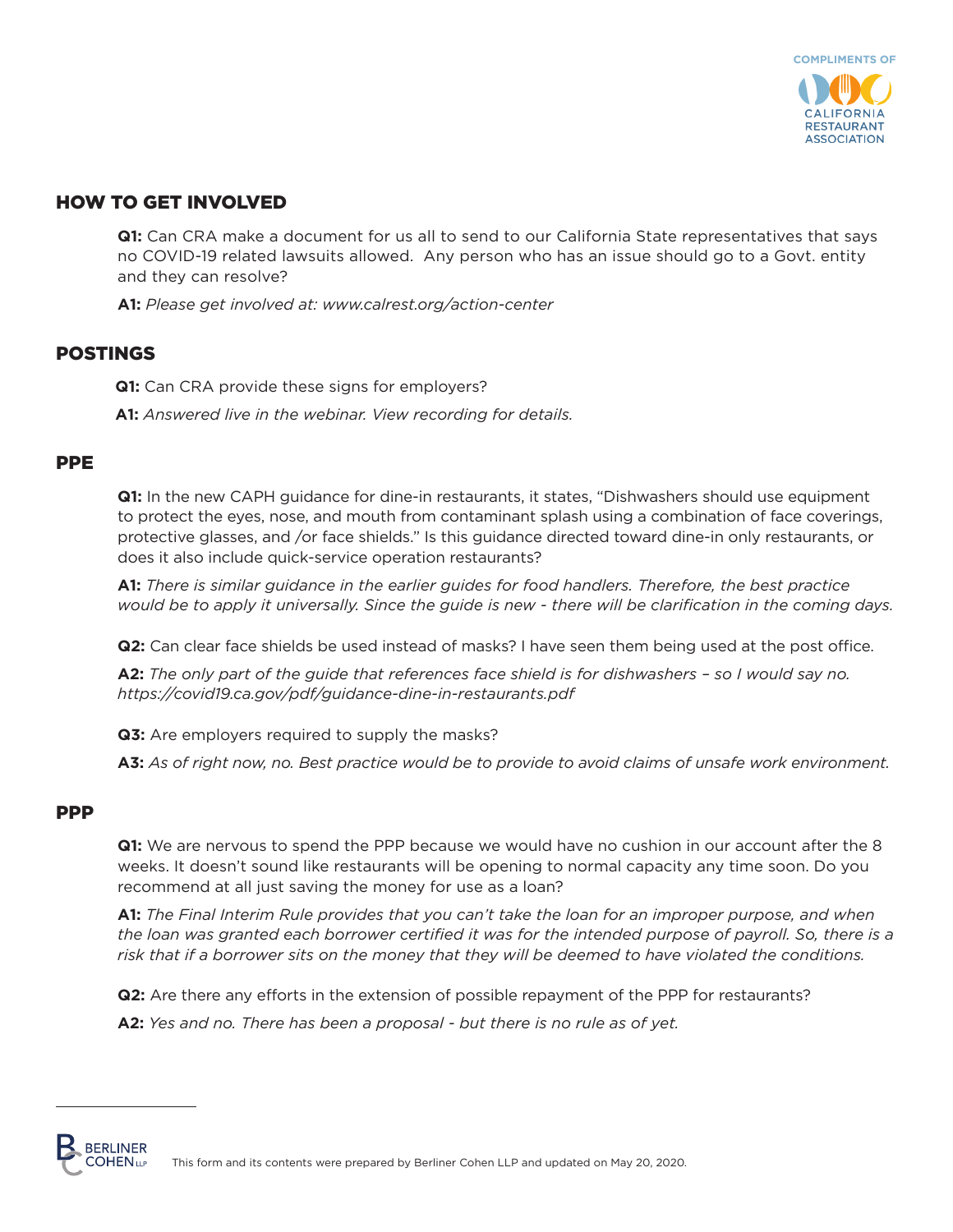

**Q3:** If we were owners that weren't taking a paycheck, but received a PPP loan, can we put ourselves on the payroll and use those funds?

**A3:** *Answered live in the webinar. View recording for details.* 

**Q4:** I have a fairly large number of employees who work not many hours e.g. high school students. Can I work on FTE hours or do I need to work on actual headcount? What happens if I bring everyone back but do not need them all when I reopen?

**A4:** *Answered live in the webinar. View recording for details.*

**Q5:** On the topic of PPP forgiveness and the rule that an individual's wages must not drop more than 25%: is that measured based on hourly rate or TOTAL wages and for what lookback period?

**A5:** *In order to get forgiveness, yes. However, if they quit, a borrower may still get forgiveness if they document in accordance with FAQ No. 40/41. [\(link\)](https://home.treasury.gov/system/files/136/Paycheck-Protection-Program-Frequently-Asked-Questions.pdf)*

**Q6:** What happens to a PPP loan if you hire someone back and then they decide to quit because of lack of hours? Do I have to hire someone back to cover that head count?

**A6:** *In order to get forgiveness, yes. However, if they quit, a borrower may still get forgiveness if they document in accordance with FAQ No. 40/41. [\(link\)](https://home.treasury.gov/system/files/136/Paycheck-Protection-Program-Frequently-Asked-Questions.pdf)*

**Q7:** How do you pay a server extra for tips? Then, on June 30 we have to drop their wages – how, as an employer, do I let the employees know that their rate will change because the PPP loan money is gone?

**A7:** *PPP money can cover payroll costs including salary, wages, cash tips or equivalents, payment for regular leaves of absence, dismissal or separation compensation, group health insurance payments, retirement benefits payments, and some state/local payroll taxes. If these are covered for 8 weeks and then dropped and an employee quits—if it is before June 30th, document as noted above, if after it is a risk. An employer can guarantee the tips for a period of time based on historical tips of that employee or that position and then is allowed to change the terms of employment provided that it is future reduction not past.*

**Q8:** Can I use PPP money to pay my rent, say, one year in advance?

**A8:** *This would depend on your lease as it existed on February 15, 2020. At first blush, my recommendation would be no. Your CPA is a great resource here.* 

**Q9:** Will past and pending payrolls (March 2020 when the COVID-19 shutdown starts) be forgiven or just payroll after the PPP funding?

**A9:** *Post funding.*

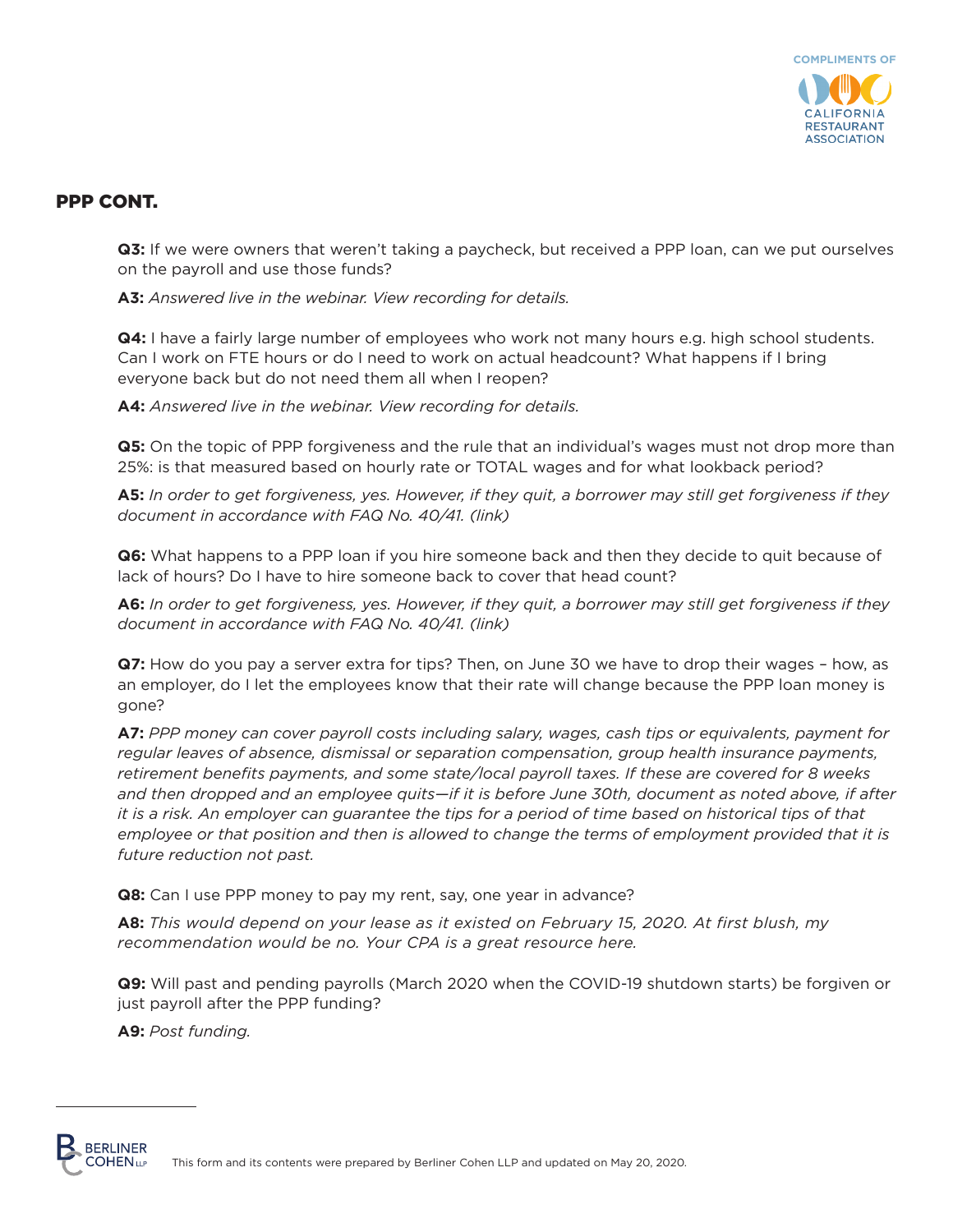

**Q10:** Federal unemployment extra \$600 per week is preventing my staff from coming back.

**A10:** *Treasury FAQ No. 40 addresses. [\(link\)](https://home.treasury.gov/system/files/136/Paycheck-Protection-Program-Frequently-Asked-Questions.pdf)* 

**Q11:** Do PPP loan forgivable expenses have to be both accrued and distributed prior to June 30th?

**A11:** *No. The 8 weeks will depend on your date of funding. June 30 is the current deadline to return staff and payroll levels.*

**Q12:** If my PPP forgiveness period ends in 3 weeks, and my whole staff is working now, do they still have to work until June 26th, or did I already meet my criteria in the 8 weeks (same FTE and pay).

**A12:** *Technically you have to keep them on through the end of June as the Rule is written. https://home.treasury.gov/system/files/136/PPP--Fact-Sheet.pdfPage 3*

**Q13:** In order to achieve forgiveness for the PPP Loan what kind of offer/wage for tipped employees should I make?

**A13:** *This will be based on your prior payroll. Your CPA can help you calculate. Also see: https://home.treasury.gov/system/files/136/PPP--Fact-Sheet.pdf* 

**Q14:** Can you pay back loans that were used for payroll in March and April prior to getting funded by PPP in May?

**A14:** *This sounds like you have a different loan and want to use PPP funds to repay – if so, the answer is no. If it is something else, please call the hotline.* 

**Q15:** I know there are more and more rules being provided to comply with the PPP. Is there a final date when all rules will be finalized?

**A15:** *No. But in theory by June 30, 2020.* 

**Q16:** Can I pay employees for FT work & put down FT hours even if they do not work the FT hours? **A16:** *Answered live in the webinar. View recording for details.* 

**Q17:** Are payroll taxes part of the forgiveness part?

**A17:** *Yes.*

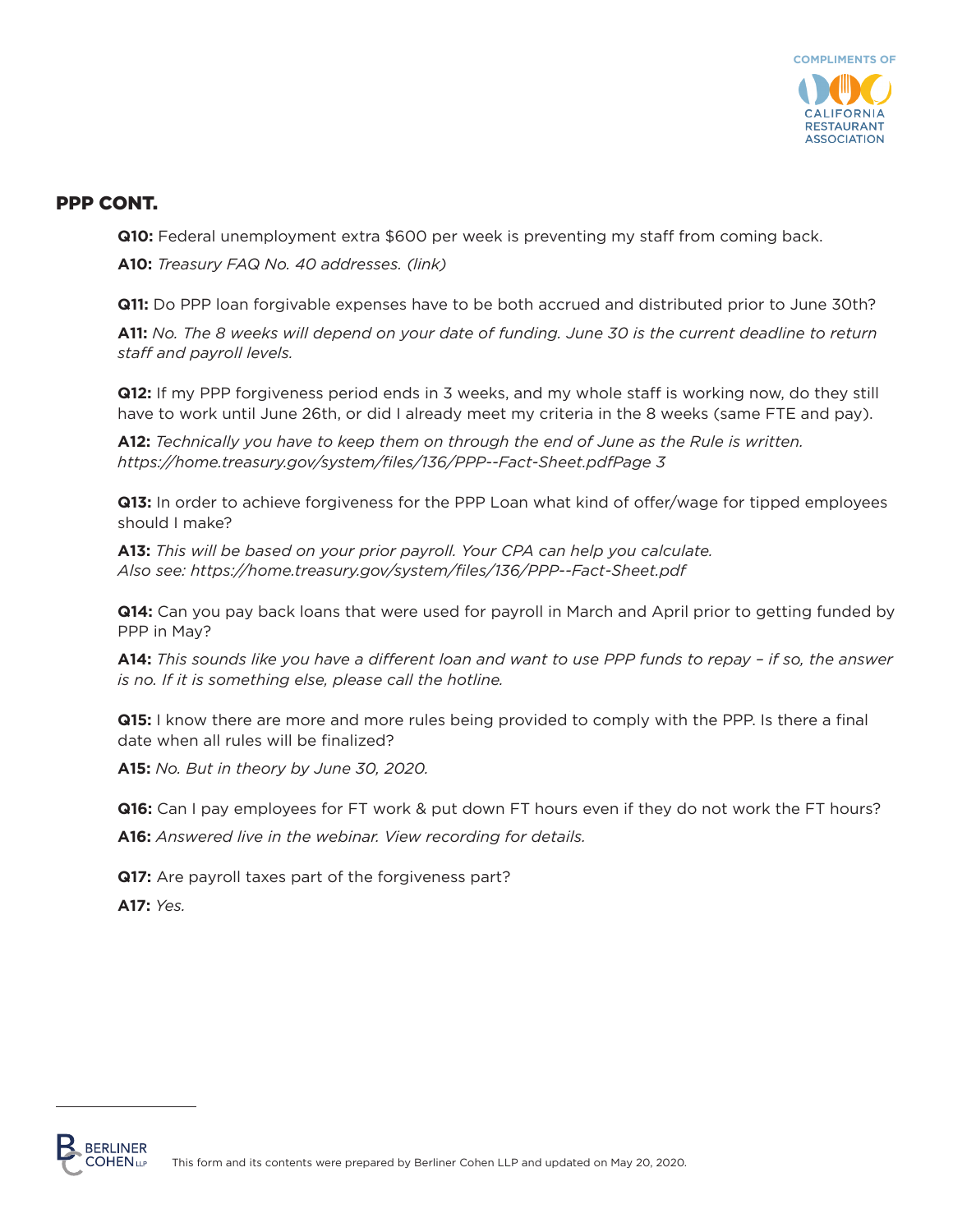

**Q18:** Please confirm dates (beginning and ending) of FTE analysis.

**A18:** *This will depend on your application and the structure of your company. https://home.treasury.gov/system/files/136/Paycheck-Protection-Program-Frequently-Asked-Questions.pdf no. 13 OR https://home.treasury.gov/system/files/136/How-to-Calculate-Loan-Amounts.pdf*

*Multiply the total dollars used for specific expenses identified in the CARES Act incurred and spent during the eight weeks following receipt of your PPP loan by the average number of full-time equivalent (FTE) employees per month during the eight-week period. (Calculate average FTEs by averaging the number of FTE employees for each pay period within a month). Divide that product by the average number of FTEs per month from February 15, 2019, to June 30, 2019.*

*Alternatively, the borrower may elect to use this formula:*

*As above, multiply the total dollars used for specific expenses identified in the CARES Act incurred*  and spent during the eight weeks following receipt of your PPP loan by the average number of *full-time equivalent (FTE) employees per month during the eight-week period. Divide that figure by the average number of FTEs per month from January 1, 2020, to February 29, 2020.* 

*For seasonal employers, use the average number of FTEs per month for the period beginning February 15, 2019, and ending June 30, 2019.*

**Q19:** Can you convert 11 part time employees to 7 FTE'S? I'm supposed to have 6.5 FTE'S according to the hours. Do I have to hire 11 part time employees, or can I hire 7 full time [employees] for the PPP forgiveness?

**A19:** *FTE is used for forgiveness – there is no clear answer to your question in the FAQ at this time.* 

**Q20:** For forgiveness, an employee's minimum pay during PPP must be 75% of what they made during last FULL QUARTER, but what about the employee [who] was hired during the quarter? For example, employee earns \$1,300 in Q1, but only worked 10 weeks (instead of the full 13). How much do we have to pay them per week to get forgiveness? 75% of \$100/wk. or 75% of \$130/wk.? (See 1106(d)(3))

**A20:** *What they were entitled to during the 8 weeks they work. That formula was for your application to get funds, now you pay them based on what they are entitled to.* 

**Q21:** How can any employer hire the same amount of staff pre-COVID when they will be reopening at much lower revenue volumes?

**A21:** *Yes. The deadlines will depend on date of funding for spending funds.* 

**Q22:** Can I use PPP proceeds to pay for workers' compensation insurance?

**A22:** *No.* 

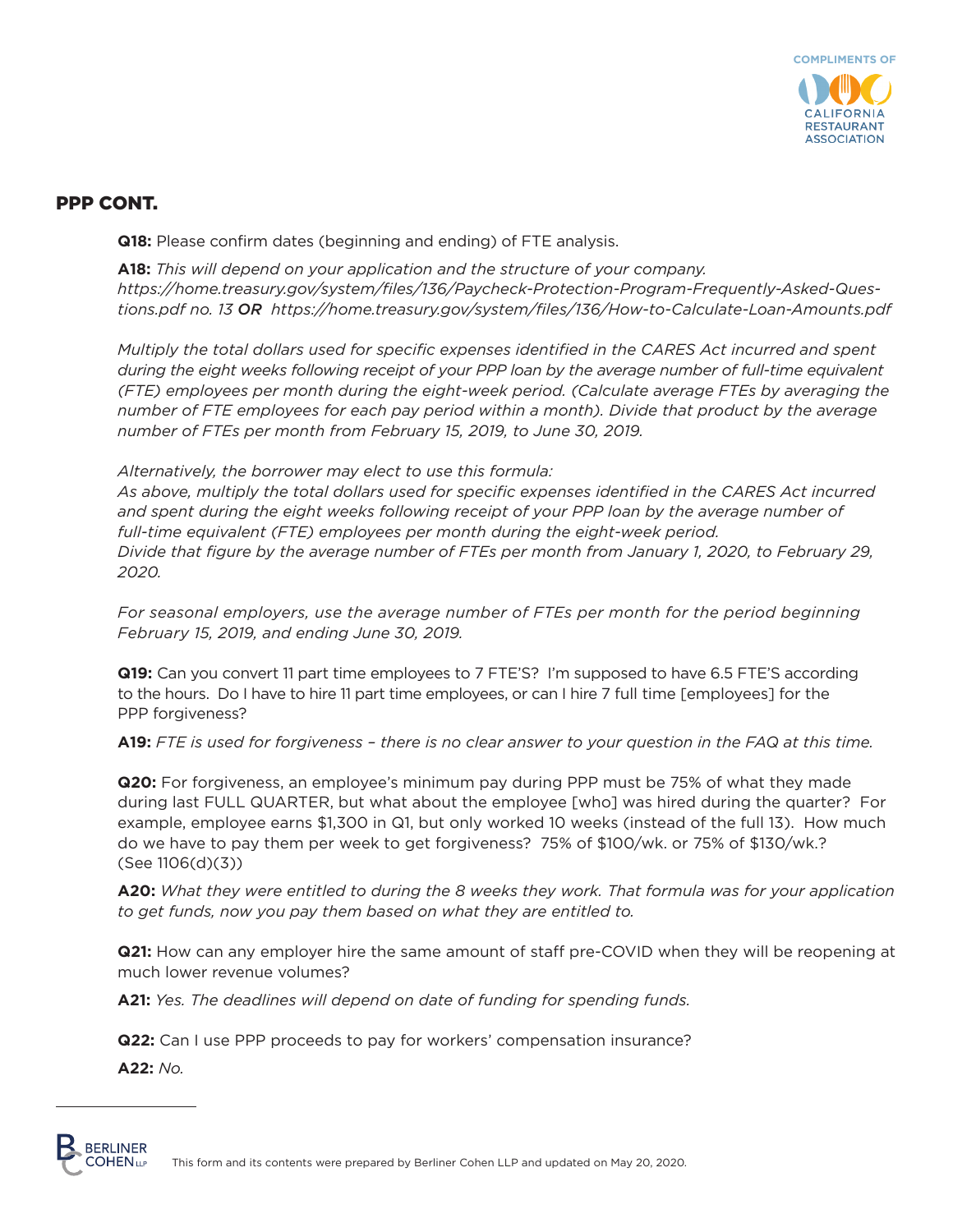

**Q23:** In our payroll, our president and vice president have always been included at a rate of 4,500 per paycheck = 117,000/year (each). I considered them for the FTE head count. Can I still consider them for the forgiveness calculation?

**A23:** *Yes, but the maximum they can receive toward the forgivable part of the loan is \$15,385 during the 8 weeks.* 

**Q24:** We were funding on a regular pay date that had a pay period that ended 2 days prior. Is that money paid out to be considered as part of the potential loan forgiveness? The guidance said incurred and paid but not sure of the timing.

**A24:** *This could be considered part of it since it fell mid period. The more conservative approach would be to say no it is not included.* 

**Q25:** When does the additional \$600 per week end? We have employees who would rather stay on unemployment until then.

**A25:** *12 weeks with likely extensions.* 

**Q26:** Does all the PPP money have to be used in the 8 weeks?

**A26:** *Yes, or it becomes exempt from forgiveness.*

#### REOPENING

**Q1:** Where do I find the quide for workers?

**A1:** *The CRA has resources at:* 

#### *Postings*

*. Poster: Employee Rights Under the FFCRA* 

#### *Training*

- *. AHLEI: Free Hospitality Career Training*
- *. ServSafe: COVID-19 Takeout Precautions (English & Spanish)*
- *. ServSafe: COVID-19 Reopening Precautions (English & Spanish)*

#### *Health*

*. Mental Health: 24/7 Free emotional support for anxiety or stress related to COVID-19, please call 866.342.6892 (Optum Help Line)*

*. Learn more about the FREE RX Discount Card and download yours today (The National Restaurant Association)*

#### *Relief Programs*

*. https://restaurantscare.org/ (Restaurants Care)*

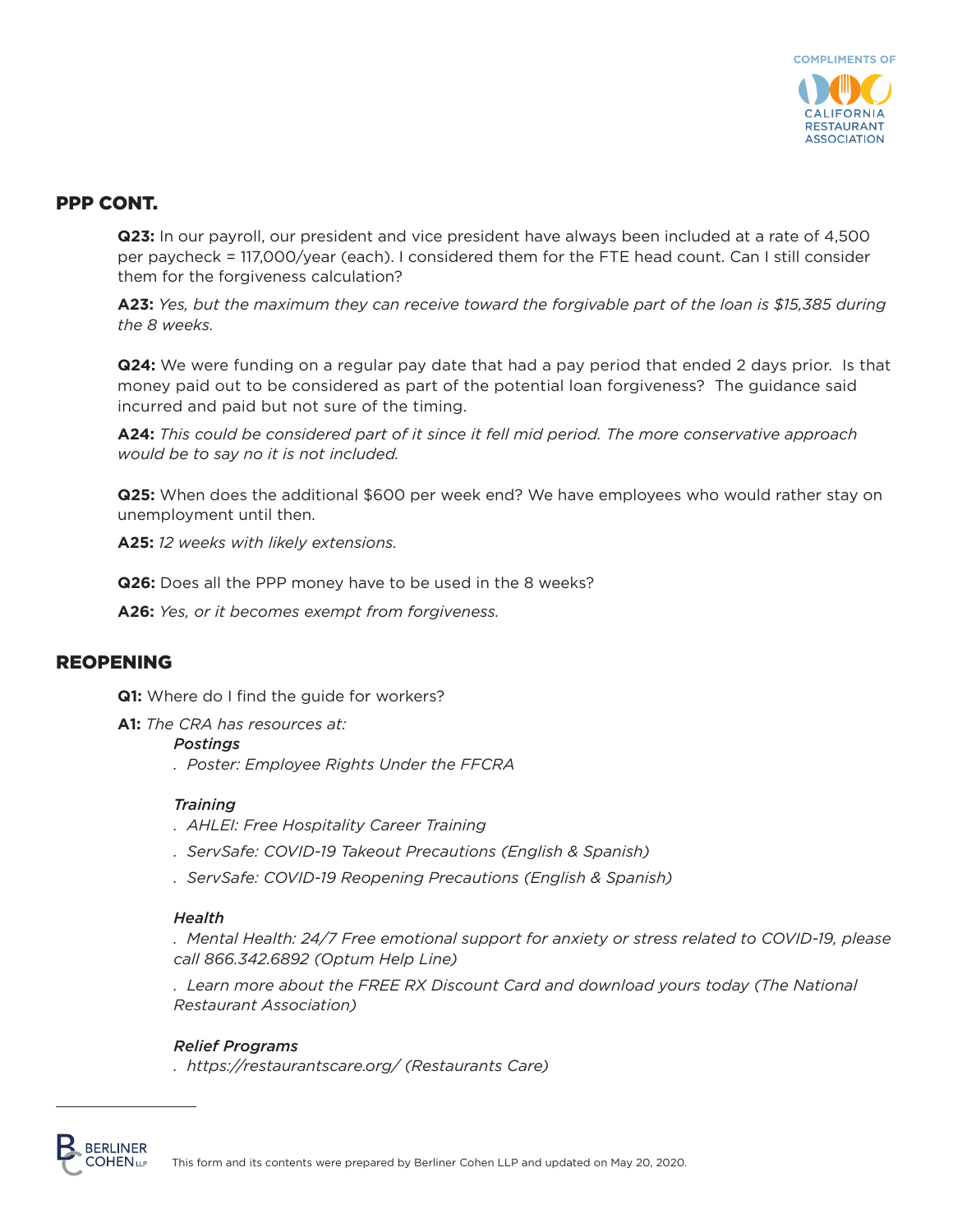

## REOPENING CONT.

**Q2:** When are restaurants going to open [at] half capacities? Also, are we required to have disposable menu, utensils etc.

**A2:** Yes. Page 6. https://covid19.ca.gov/pdf/guidance-dine-in-restaurants.pdf

**Q3:** Is there a form you can post that we can use to give to employees that we are hiring them back and they accept or reject?

**A3:** *Yes, the CRA has a form for bringing employees back located here: www.calrest.org/coronavirus-resources#employerresources* 

**Q4:** Employee just declined employment offer saying he has a compromised immune system. Can I require a doctor's note?

**A4:** *Yes, then depending on what it says and your City/County you will need to evaluate [the] need for sick pay.* 

**Q5:** What about hiring NEW employees? What can we ask prior to interview?

**A5:** *Here is a great resource from another CRA Legal Center partner: https://www.californiaemploymentlawreport.com/2020/04/eeoc-issues-new-guidance-permittingemployers-to-test-employees-for-covid-19-prior-to-working/*

**Q6:** What if we don't have a way to reach all employees with an offer in writing (all we have are phone numbers)?

**A6:** *You can send a text message. Text is a written form of communication. But by law you are required to have an address on each employee.* 

**Q7:** How to report to the EDD, the list of employees who refuse to return to work?

**A7:** *https://cwdb.ca.gov/local\_boards/local\_workforce\_investment\_associations/*

#### **SERVICE**

**Q1:** If I put gloves on my customers can they use fountain machines and coffee dispensers?

**A1:** *No. You should remove all buffet options. See Guide Page 8, https://covid19.ca.gov/pdf/guidance-dine-in-restaurants.pdf*

**Q2:** When people pay with cash, how should you handle the contactless payment? And, do you need to change gloves after handling cash?

**A2:** *Customer should have a plate or tray to money down on, then cashier should put cash in a small bag and hand the bag to customer to avoid contact.*